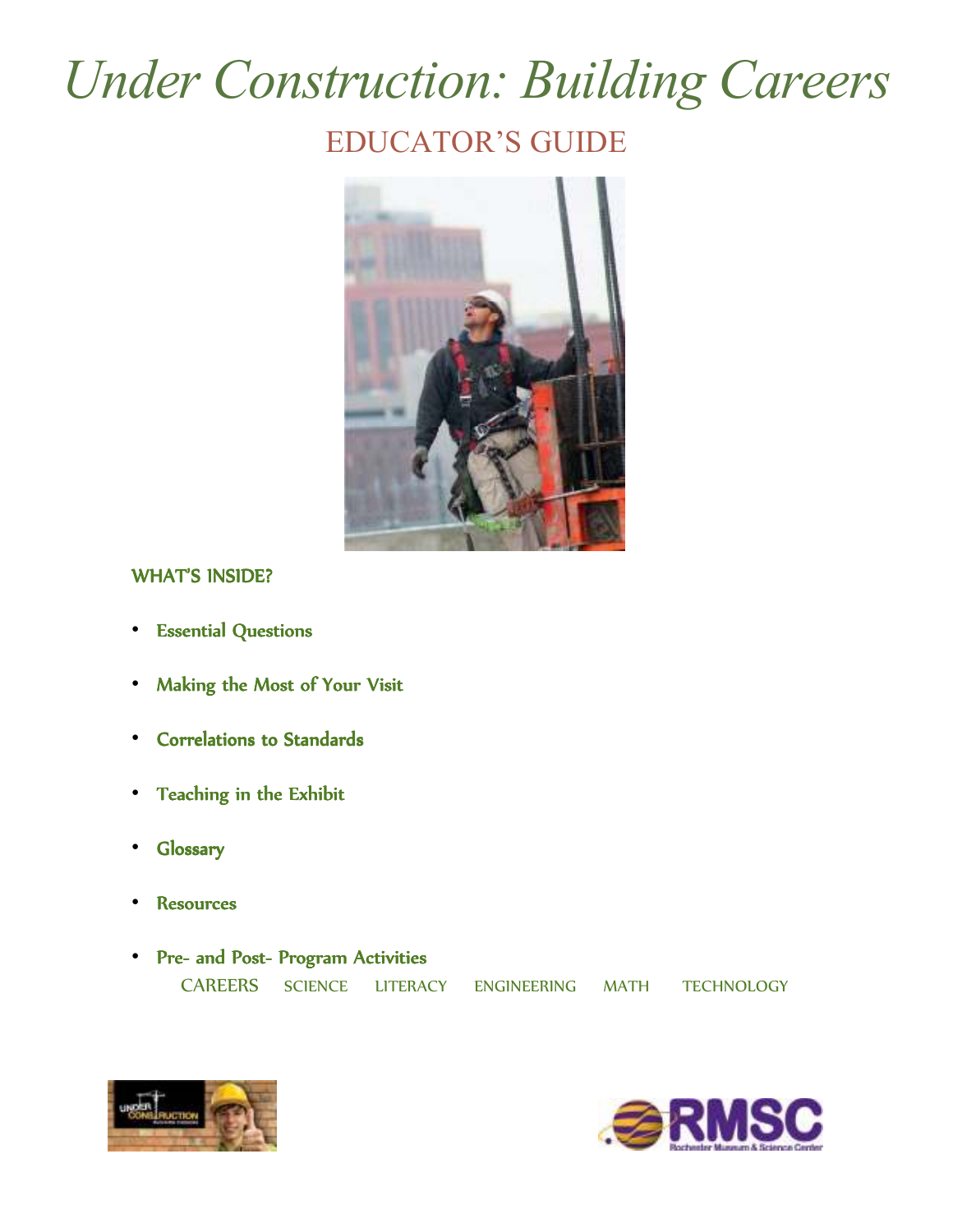# ESSENTIAL **QUESTIONS**

The *Under Construction: Building Careers* exhibit is designed to answer four essential questions. These questions may be a useful tool for you to gain background knowledge or to enhance your students in pre- and post-visit activities and discussions.

## *What are construction jobs?*

There are many different jobs on a construction site. Many people need to work together to ensure that a structure is safe and working properly. For example, in order to have running water in a building, a plumber is needed. Electricians put in the wires needed for electricity, and the tile setters lay tiles for floors and counters. How many of us are aware of the variety of specialized careers in the construction field available?

For example, an HVAC Technician installs, maintains, and repairs heating, ventilation and air conditioning systems; A Wind Turbine Maintenance Technician is responsible for performing the complicated repairs and inspections on existing turbines.

Construction jobs are not only very much in demand, but they provide a dependable mid-level income without accruing the large student debt loads associated with many colleges. Did you know that...?

- There will be 1 million new jobs in the construction industry by the year 2016
- Construction is the 2nd largest industry after healthcare.
- Construction Careers are highly technical and involve the latest training.
- 18 of the 20 fastest growing occupations over the next decade will require technical training

Careers in construction are closely allied with careers in engineering and architecture and can be approached from multiple pathways. Find out more about these professions at http://www.rmsc.org/ForTeachers/Museum/Exhibits/SelfGuided/UnderConstructionMSHS/ and from other sources listed in the resources section of this guide.

## *How can we be safe on a construction site?*

Safety is the number one priority on a construction site. Working in the construction industry can be dangerous. Everyone on a construction site must be educated about these dangers and work together to prevent injuries.

In order to be safe on a construction site, everyone who works at or walks onto the construction site has to follow the rules in order to prevent injury to themselves or others. One example is that everyone must wear a hardhat to prevent injury from falling objects. Another example is that everyone working with sharp tools must wear thick gloves to prevent cuts and scrapes.



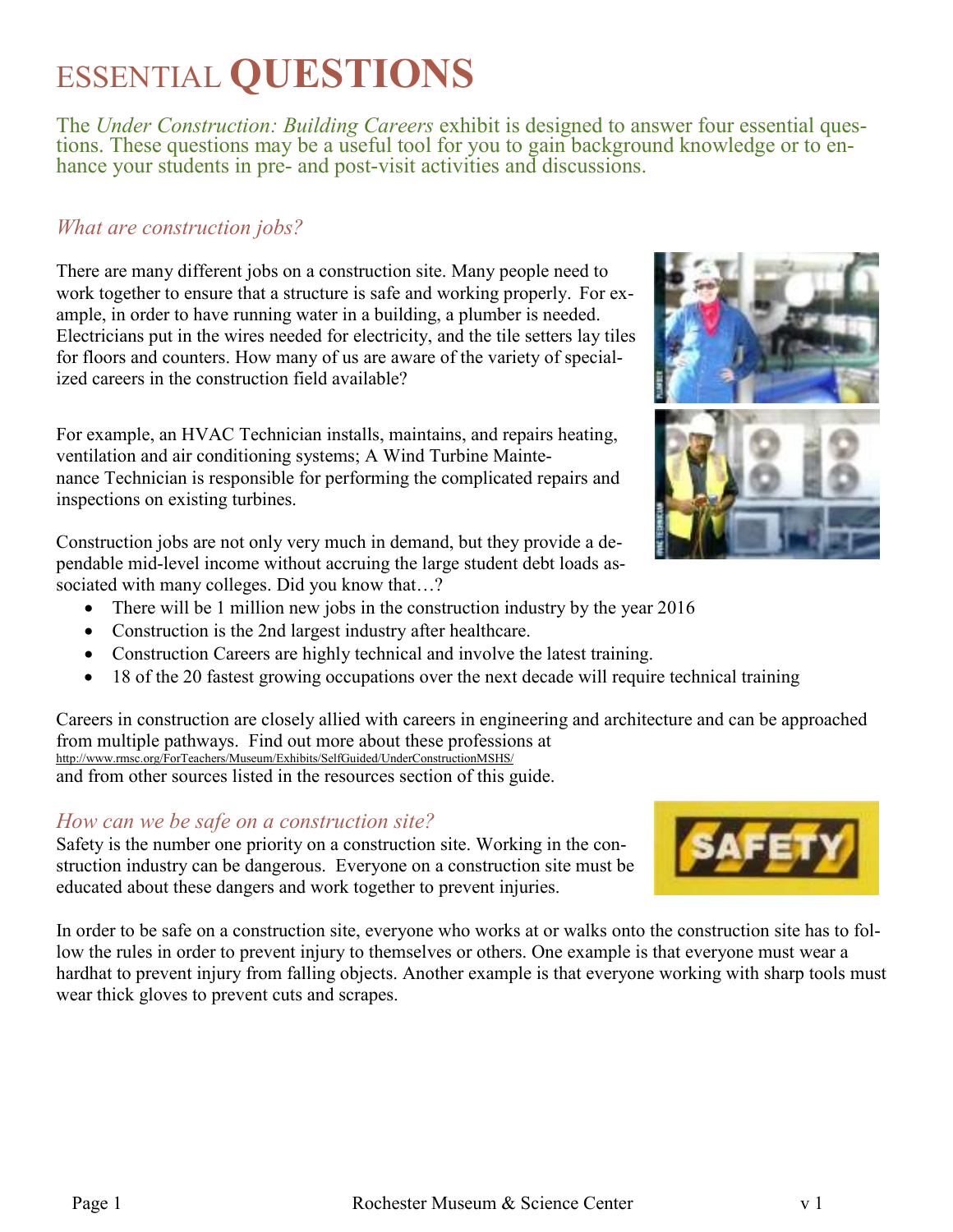## *How is math used in construction?*

Math is very important in many construction jobs. Geometry and patterning is important to the tile setter. Geometry, expressions and equations are important to electricians so that they know, for example, how current is related to power, voltage, and ohms (resistance) when wiring a building. Geometry, ratios, and proportional relationships are used by bricklayers in order, for example, to determine how many bricks are needed for a certain wall height. Measurement and estimation skills are important in all positions.



Sustainability is the quality of not being harmful to the environment or depleting natural resources, which is important when building large-scale buildings because they use a lot of resources. By making a building (and a construction site) sustainable, there is less impact on the environment and helps to make the building more efficient by using less resources (electricity, heat, air conditioning, etc.) Learn more about sustainability and the cutting-edge technology used in the construction of the Golisano Institute for Sustainabil-



ity (http://www.rit.edu/gis/) building at the Rochester Institute of Technology (RIT) and view the lingtitute for Sustainability building. eo at: http://www.rit.edu/showcase/index.php?id=203.

# MAKING THE MOST OF YOUR **VISIT**

## Using This Guide

Before your field trip to the *Under Construction: Building Careers* exhibition*,* we suggest that you review the Essential Questions to see how the exhibition's educational themes connect with your curriculum. Identify what you would like your students to learn from the exhibit and how they could continue learning back in the classroom. You are also welcome to preview the exhibition for free. (Just show your ID.)

Due to the limits on space in *Under Construction: Building Careers*, the RMSC offers two modes of field trip experience in the exhibit: in-person at the museum and a "virtual" online field trip using our website. We suggest:

- In-person: pre-K-2, Grades 3-5 or 6
- In person / virtual on-line field trip: Grades 6-12

This Educator Guide includes Activity Guides, by grade level ranges, for Before Your Visit, During Your Visit, and Back in the Classroom. Decide which of these materials you would like to use.

- pre-K-2, 3-5 Activity Guides: Available on-line to print
- Grades 6-12 Activity Guide: Available on-line with interactive components of the exhibition.

Construction Journals: The pre-K-2 and 3-5 Activity Guides contain Construction Journals for your use to focus your student's learning during their field trip. Feel free to copy and bring the pages as they are or adapt them to fit your needs.

Math: The exhibition features math skills used in construction jobs. You may choose to have your students do some math during their visit and/or have them do some of the post-visit math problems when they return to the classroom. (See the activity guides.)

ELA: In support of the Common Core, pre-visit close reading assignments (grades 3-12), and post-visit writing/oral presentation suggestions have been provided.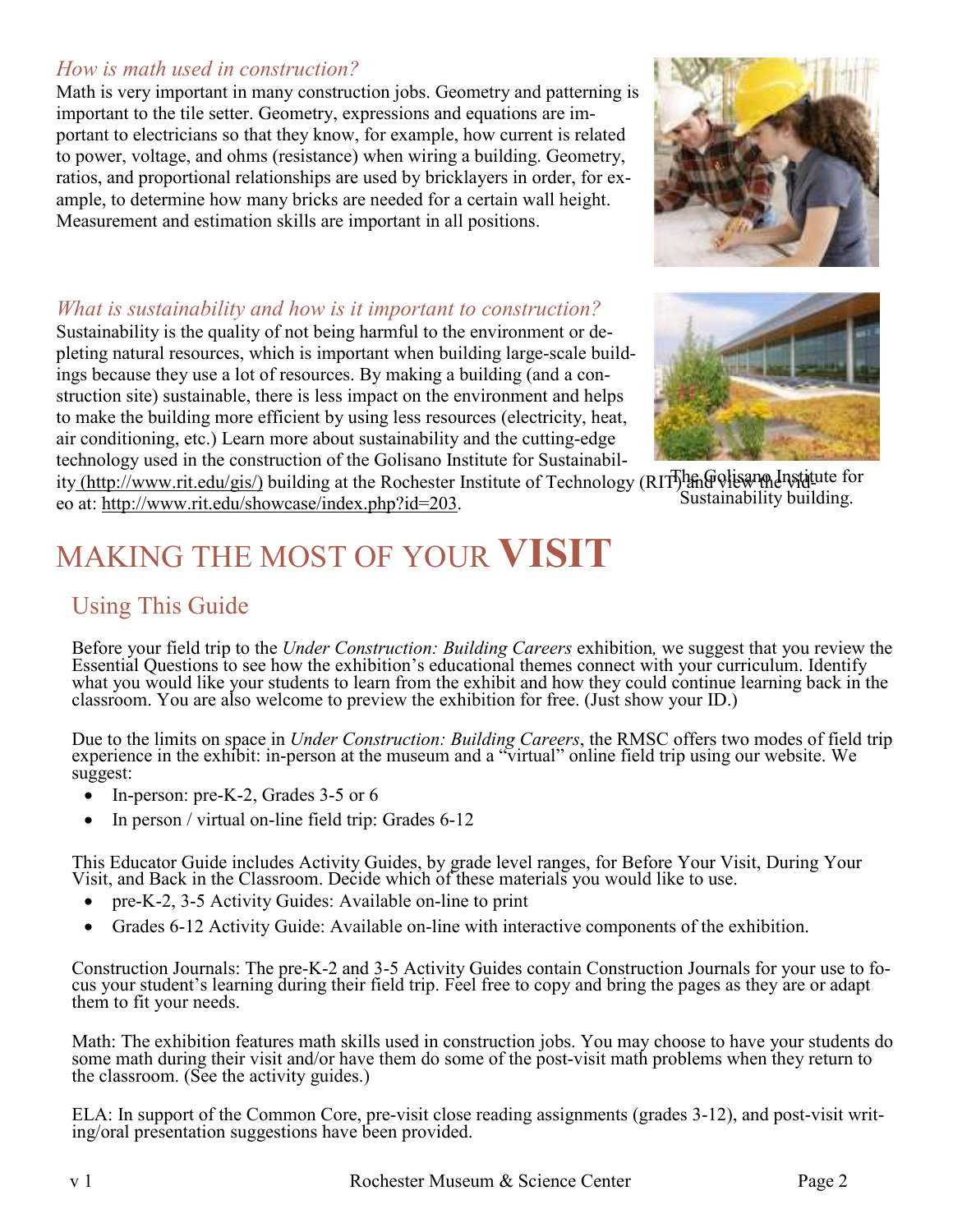# Correlation to **Standards**

## *Career Development and Occupational Studies (CDOS)*

### **Standard 1: Career Development:**

Students will be knowledgeable about the world of work, explore career options, and relate personal skills, aptitudes, and abilities to future career decisions.

#### **Standard 2: Integrated Learning:**

Students will demonstrate how academic knowledge and skills are applied in the workplace and other settings.

#### **Standard 3a: Universal Foundation Skills:**

Students will demonstrate mastery of the foundation skills and competencies essential for success in the workplace

## *Science and Engineering: NY State Science and Technology Standards (MST)*

**Standard 1:** Students will use mathematical analysis, scientific inquiry, and engineering design, as appropriate, to pose questions, seek answers, and develop solutions.

#### **Standard 4: Science**

#### **Physical Setting (PS)**

Key Idea 3: Matter is made up of particles whose properties determine the observable characteristics of matter and its reactivity.

- Elementary: observe and describe properties of materials using appropriate tools
- Intermediate : observe and describe properties of materials, such as density, conductivity, and solubility

Key Idea 4: Energy exists in many forms, and when these forms change energy is conserved.

- Elementary: describe a variety of forms of energy (e.g., heat, chemical, light) and the changes that occur in objects when they interact with those forms of energy; observe the way one form of energy can be transformed into another form of energy present in common situations (e.g., mechanical to heat energy, mechanical to electrical energy, chemical to heat energy)
- Intermediate: describe the sources and identify the transformations of energy observed in everyday life; observe and describe the properties of sound, light, magnetism, and electricity
- Commencement: observe and describe transmission of various forms of energy

Key Idea 5: Energy and matter interact through forces that result in changes in motion.

- Elementary: describe the effects of common forces (pushes and pulls) on objects, such as those caused by gravity, magnetism, and mechanical forces
- Intermediate: describe different patterns of motion of objects

## **Living Environment (LE) (Sustainability)**

Key Idea 7: Human decisions and activities have had a profound impact on the physical and living environment.

- Elementary: identify ways in which humans have changed their environment and the effects of those changes
- Intermediate: describe how living things, including humans, depend upon the living and nonliving environment for their survival; describe the effects of environmental changes on humans and other populations
- Commencement: describe the range of interrelationships of humans with the living and nonliving environment, explain the impact of technological development and growth in the human population on the living and nonliving environment; explain how individual choices and societal actions can contribute to improving the environment

## **Standard 7—Interdisciplinary Problem Solving**

Key Idea 1: Connections.

• Elementary, Intermediate, Commencement: The knowledge and skills of mathematics, science, and technology are used together to make informed decisions and solve problems, especially those relating to issues of science/technology/society, consumer decision making, design, and inquiry into phenomena.

Key Idea 2: Strategies.

• Elementary, Intermediate, Commencement: Solving interdisciplinary problems involves a variety of skills and strategies, including effective work habits; gathering and processing information; generating and analyzing ideas; realizing ideas; making connections among the common themes of mathematics, science, and technology; and presenting results.

## *Next Generation Science Standards*

#### **Scientific and Engineering Practices**

Asking Questions and Defining Problems Planning and Carrying Out Investigations Constructing Explanations and Designing Solutions Engaging in Argument from Evidence Using Mathematics and Computational Thinking Obtaining, Evaluating, and Communicating Information

#### **Disciplinary Core Ideas (DCIs)**

#### $K-2$ :

PS1.A: Structure and Properties of Matter

- PS2.A: Forces and Motion
- PS3.C: Relationship between Energy and Forces
- ESS3.C: Human Impacts on Earth Systems
- ETS1.A: Defining and Delimiting Engineering Problems
- ETS1.B: Developing Possible Solutions
- ETS1.C: Optimizing the Design Solution

Grades 3-5:

- PS2.A: Forces and Motion
- PS2.B: Types of Interactions
- PS3.A: Definitions of Energy
- PS3.B: Conservation of Energy and Energy Transfer
- PS3.C: Relationship between Energy and Forces
- LS2.B: Cycles of Matter and Energy Transfer in Ecosystems
- ESS3.C: Human Impacts on Earth Systems
- ETS1.A: Defining and Delimiting Engineering Problems
- ETS1.B: Developing Possible Solutions
- ETS1.C: Optimizing the Design Solution

Middle School, Commencement:

- PS1: Matter and its Interactions
- PS2: Motion and Stability: Forces and Interactions
- PS3: Energy
- ESS3: Earth and Human Activity
- ETS1.A: Defining and Delimiting Engineering Problems
- ETS1.B: Developing Possible Solutions
- ETS1.C: Optimizing the Design Solution

#### **Crosscutting Concepts**

- 1. Patterns
- 2. Cause and effect: Mechanism and explanation
- 3. Scale, proportion, and quantity.
- 4. Systems and system models
- 5. Energy and matter
- 6. Structure and function
- 7. Stability and change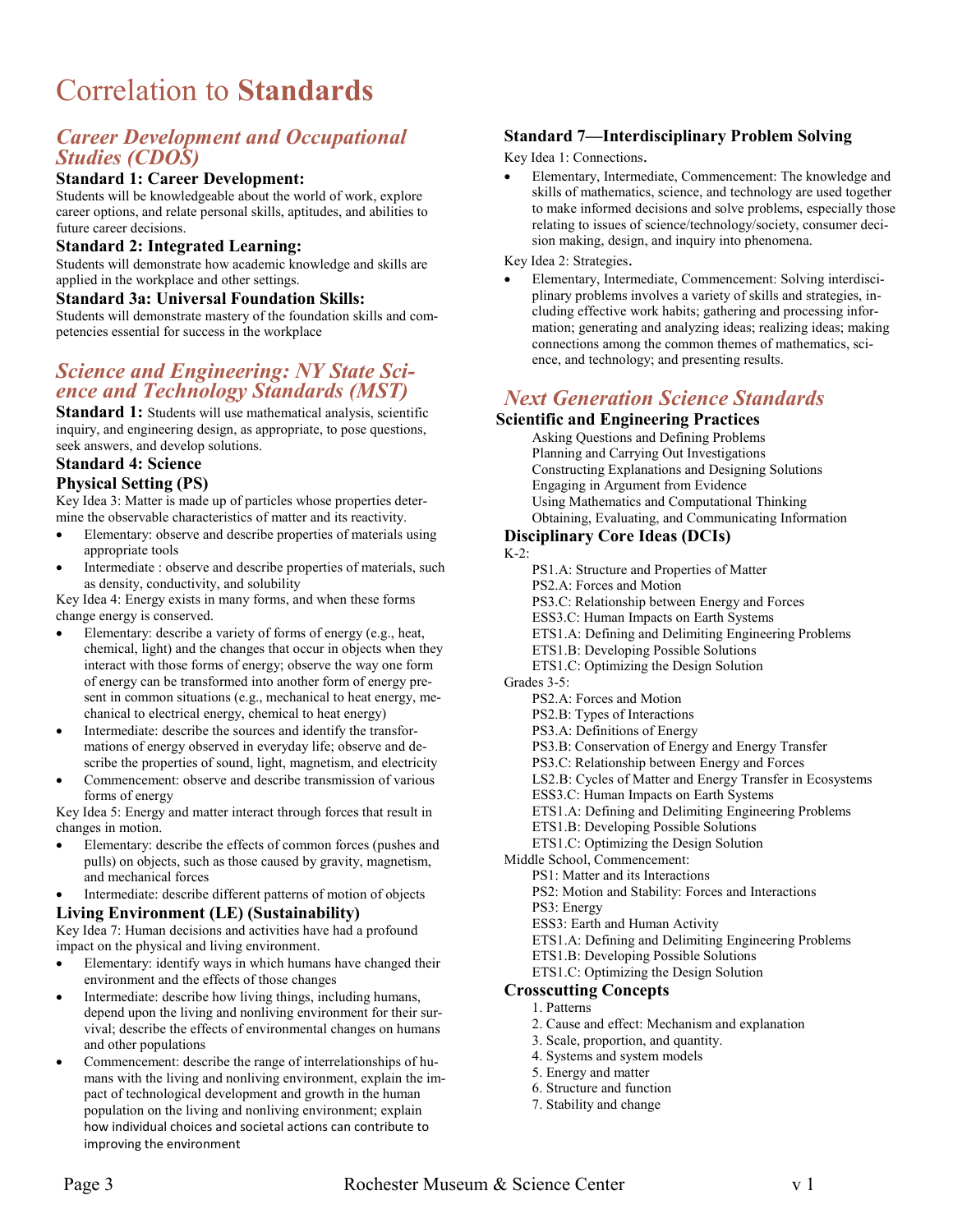### *Common Core State Standards for English Language Arts and Literacy in Science and Technical Subjects*

#### **(R,CRR,7) Reading:**

#7 Integrate and evaluate content presented in diverse media and formats, including visually and quantitatively, as well as in words

#### **(IR,pre-K-5,7) Reading Standards for Informational Text:**

Integration of Knowledge and Ideas

#### **(W,CRR,2) Writing:**

#2 Write informative/explanatory texts to examine and convey complex ideas and information clearly and accurately through the effective selection, organization, and analysis of content.

## (**SL,CCR,1,2,3) Speaking and Listening: Compre-**

#### **hension and Collaboration:**

#1 Prepare for and participate effectively in a range of conversations and collaborations with diverse partners, building on others' ideas and expressing their own clearly and persuasively.

#2 Integrate and evaluate information presented in diverse media and formats, including visually, quantitatively, and orally.

#3 Evaluate a speaker's point of view, reasoning, and use of evidence and rhetoric

#### **(SL,CCR,4,6) Speaking and Listening: Presentation of Knowledge and Ideas:**

#4 Present information, findings, and supporting evidence such that listeners can follow the line of reasoning and the organization, development, and style are appropriate to task, purpose, and audience.

#6 Adapt speech to a variety of contexts and communicative tasks, demonstrating command of formal English when indicated or appropriate.

#### **(L,CCR,1) Language Conventions for Standard English**

#1 Demonstrate command of the conventions of standard English grammar and usage when writing and speaking.

#### **(L,CCR,4) Vocabulary Acquisition and Use**

#4 Determine or clarify the meaning of unknown and multiplemeaning words and phrases by using context clues, analyzing meaningful word parts, and consulting general and specialized reference materials, as appropriate.

## *Common Core State Standards for Mathematics*

#### **Standards for Mathematical Practice**

#1 Make sense of problems and persevere in solving them.

- #2 Reason abstractly and quantitatively.
- #3 Construct viable arguments and critique the reasoning of others.

#4 Model with Mathematics.

#5 Use appropriate tools strategically.

#### **Domains:**

(Including the use of the pre- and post-visit activities)

| pre-K-Grade 2:                              | pre-K | K            |       |       |
|---------------------------------------------|-------|--------------|-------|-------|
| Counting and Cardinality                    | P.CC  | K CC         |       |       |
| Operations and Algebraic<br>Thinking        | P.OA  | K OA         | 1.0A  | 2. QA |
| Number and Operations in<br><b>Base Ten</b> |       | K NBT        | 1 NBT | 2 NBT |
| Measurement and Data                        | P.MD  | K MD         | 1 MD  | 2MD   |
| Geometry                                    | P.G   | $K_{\cdot}G$ | 1.G   | 2G    |

| Grades $3-5$ :                  | 3     |       | 5     |
|---------------------------------|-------|-------|-------|
| Operations and Algebraic Think- |       |       |       |
| ing                             | 3.0A  | 4.0A  | 5.OA  |
| Number and Operations in Base   |       |       |       |
| Ten                             | 3.NBT | 4.NBT | 5.NBT |
| Number and Operations-          |       |       |       |
| <b>Fractions</b>                |       |       | 5.NF  |
| Measurement and Data            | 3MD   | 4.MD  | 5MD   |
| Geometry                        | 3.G   | 4. G  | 5.G   |
|                                 |       |       |       |
| Grades $6-8$ :                  | 6     |       | 8     |
| Dotice and Droportional Dolo    |       |       |       |

| Ratios and Proportional Rela-    |      |      |        |
|----------------------------------|------|------|--------|
| tionships                        | 6.RP | 7.RP |        |
| Geometry                         |      |      | $8.$ G |
| <b>Expressions and Equations</b> | 6.EE | 7 EE | 8.EE   |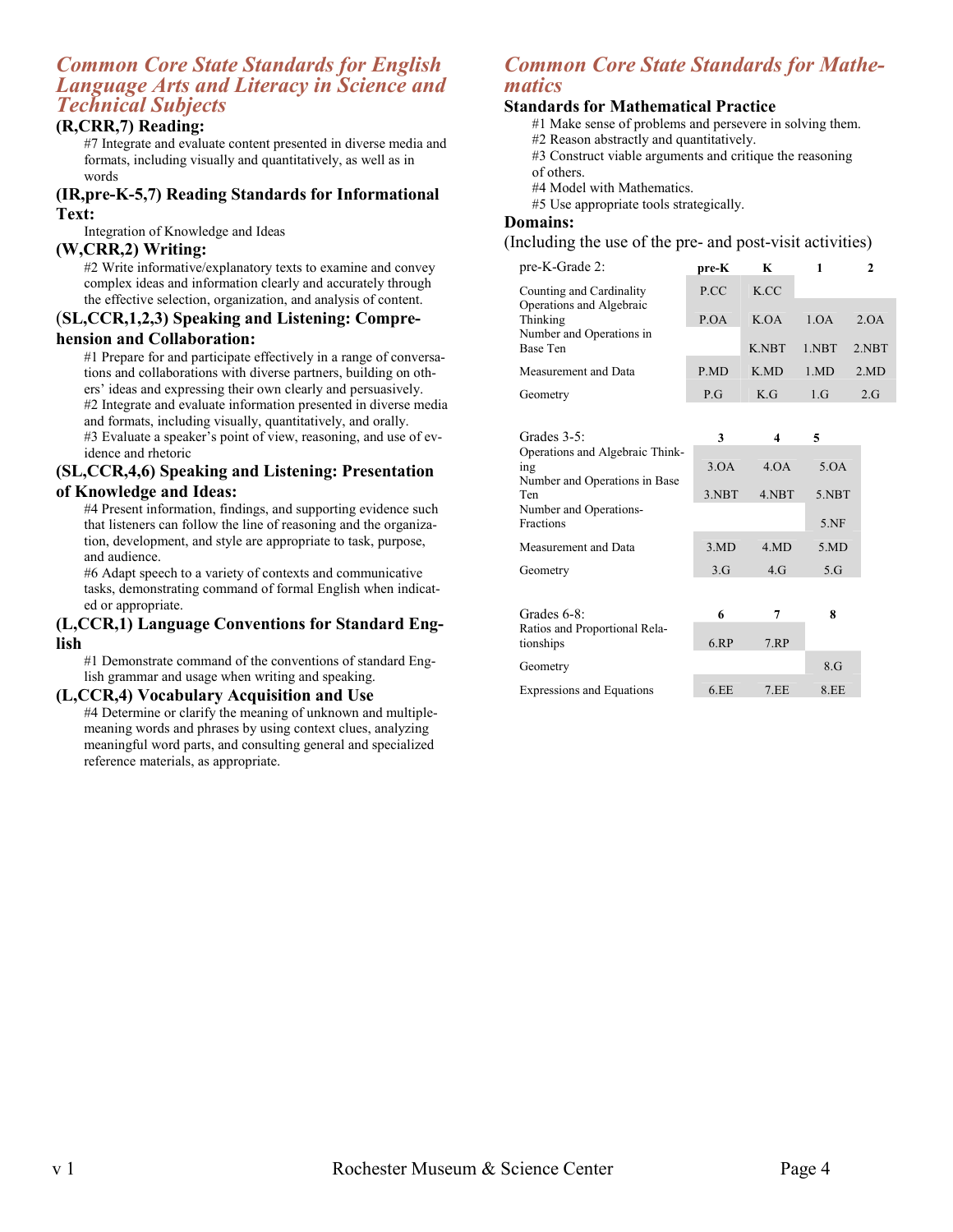# **Teaching in** *Under Construction: Building Careers*

This exhibit uses videos, text, and hands-on interactives to teach students about construction safety, careers in construction, how construction careers use math and science, and sustainable architecture. Below is a guide to the various interactives with suggestions for leading your class through the *Under Construction: Building Careers exhibition*.

This exhibit is relevant to students from pre-K through high school. Different ages will use the exhibit in different ways.

## *pre-K-Grades 5 or 6*

- pre-K -K: The RMSC encourages guided exploration for our youngest visitors. The Construction Journals could be modified for use with this age group.
- Grades 1-5: Teachers may choose to divide their students into groups of 3 to 5 students with one chaperone per group and have the groups cycle through the stations, recording their observations in their Construction Journals.

## *Grades 6-12*

• The RMSC suggests that middle and high school students could supplement their visit to the Museum with information provide in our "virtual field trip" on the RMSC website.

## *Exhibition Walk-Through:*

Below is an overview of the components of the exhibit with recommendations by grade level:

## **Safety:**

Exhibit Component Suggested for pre-K – Grade 3

Topic of Safety Suggested for All Ages

*This exhibit component contains safety information important to construction workers. Students in pre-K through Grades 3 will enjoy putting on the safety equipment that is stored in the lockers, such as hardhats, vests, and gloves, to transform themselves into RMSC construction workers. The backside of the lockers has information and signs related to construction site safety.* 

*Teachers: Depending on grade level, have your students pick up or put on the safety equipment stored in the lockers and talk about how these things can help make you safe on a construction site.* 

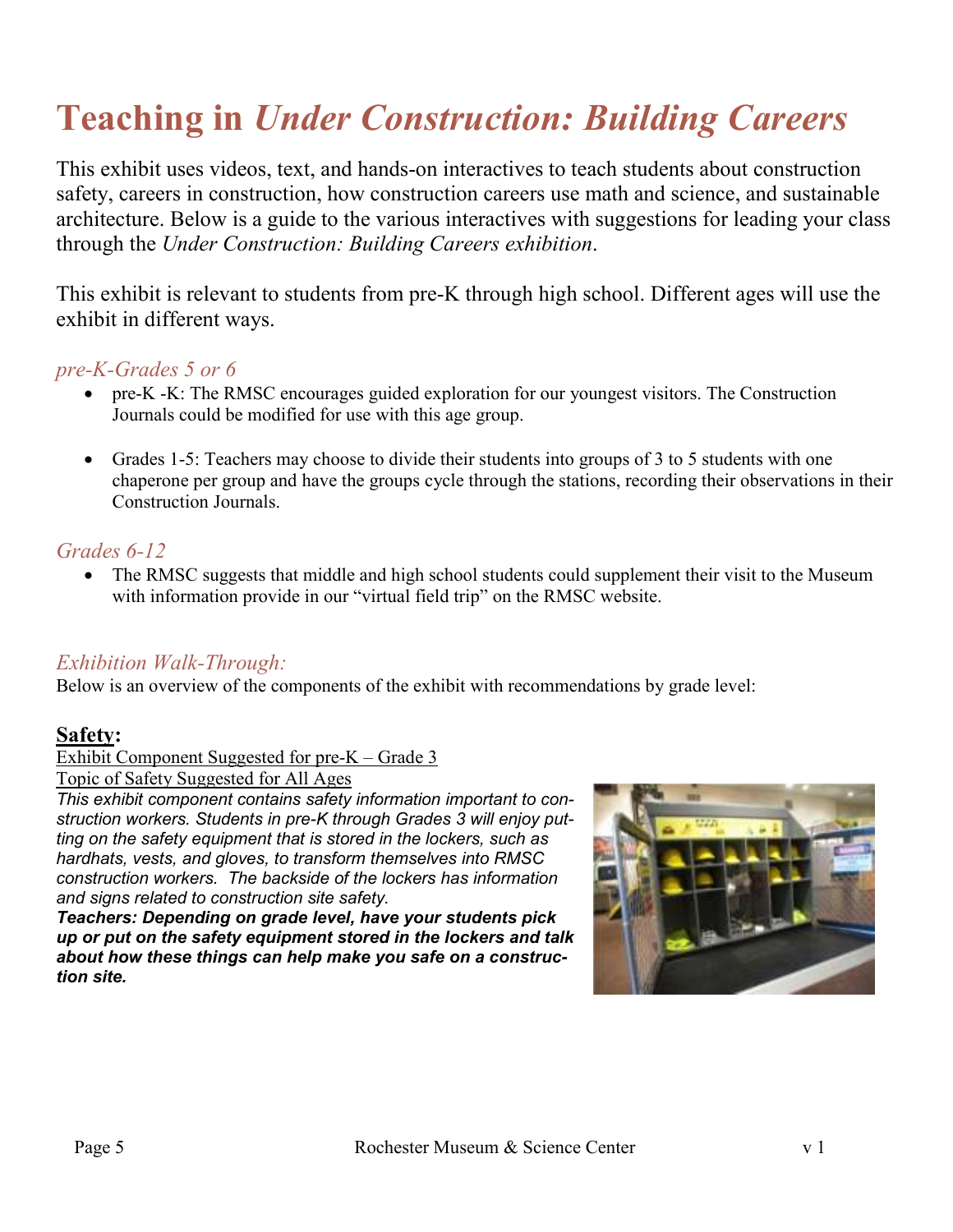## **Be a Plumber:**

## Suggested for pre-K – Grade 6

*At the Be a Plumber interactive, students will run the plumbing for a sink. As they become a plumber they will learn the basics of running plumbing; the pipes that are used, the forces that move the water in a plumbing system, and the math concepts that guide their work. Plumbers install, repair, and maintain plumbing systems that are used to distribute water, remove waste, and deliver gas for appliances and heating and cooling systems. Plumbers follow blueprints and CAD (computer-aided design) drawings to determine where to install the piping. They prepare the piping for installation by measuring, bending, cutting and threading the pipes. Often plumbers have to* 



*make openings in the walls or ceiling for fixtures or pipes. After all the pipes are positioned correctly, plumbers install fixtures, such as sinks and toilets and install appliances such as water heaters, dishwashers and stoves. Teachers: Have students in grades pre-K-5 take turns plumbing the sink. Younger students may need help due to the fine motor skills required. Students can talk about what happens to the water, how plumbing might play a part in their own homes, and how plumbers use math on the job. Note: If the plumbing is already connected by a previous group, disconnect all pipes so that your stu-*

*dents are starting over and be sure to disconnect the pipes when done.*

## **Be an Electrician:**

#### Suggested for pre-K – Grade 9

*At the Be an Electrician interactive students will run the wires for a room. As they become an electrician, they will learn the basics of running wires; the steps, safety, and the math concepts that guide their work. They will learn about the safety hazards electricians face and the safety equipment that they wear. Electricians connect and maintain electrical systems in homes and businesses. Electricians that work in the construction of new buildings install the panel boxes, circuit breakers, and wires that allow electricity to power electrical systems for lighting, appliances and heating and cooling systems. Teachers: Have students connect the wires from the panel box to* 

*the junction box to the various elements that need electricity.* 



*Make sure students utilize the measuring implement near the wire storage hanging in order to figure out the correct length of wire needed.* 

*Note: If the wires have been left already connected by a previous group, disconnect all wires so that your students are starting over and be sure to disassemble after use.* 

## **Be a Tile Setter:**

## Suggested for pre-K – Grade 6

*Note: The "tiles" in this exhibition component are actually black and white KEVA Planks.* 

*At the Be a Tile Setter interactive students will place a tile pattern. As they become a tile setter they will learn the basics of placing tile, the material used, and the math concepts that guide their work. They will learn about safety hazards tile setters face and the safety equipment that they wear. Tile setters apply tile, stone and wood to walls, floors and other surfaces. They start their job by examining blueprints, and* 

*then lay out the pattern that is required by the design. They measure and mark the surfaces to be covered, and then use a trowel to spread cement adhesive or mastic base over the surface. They cut and shape the tile and place it onto the adhesive. After the adhesive dries, they apply grout between the joints of the tile. Finally they use a wet sponge to remove the excess grout.* 

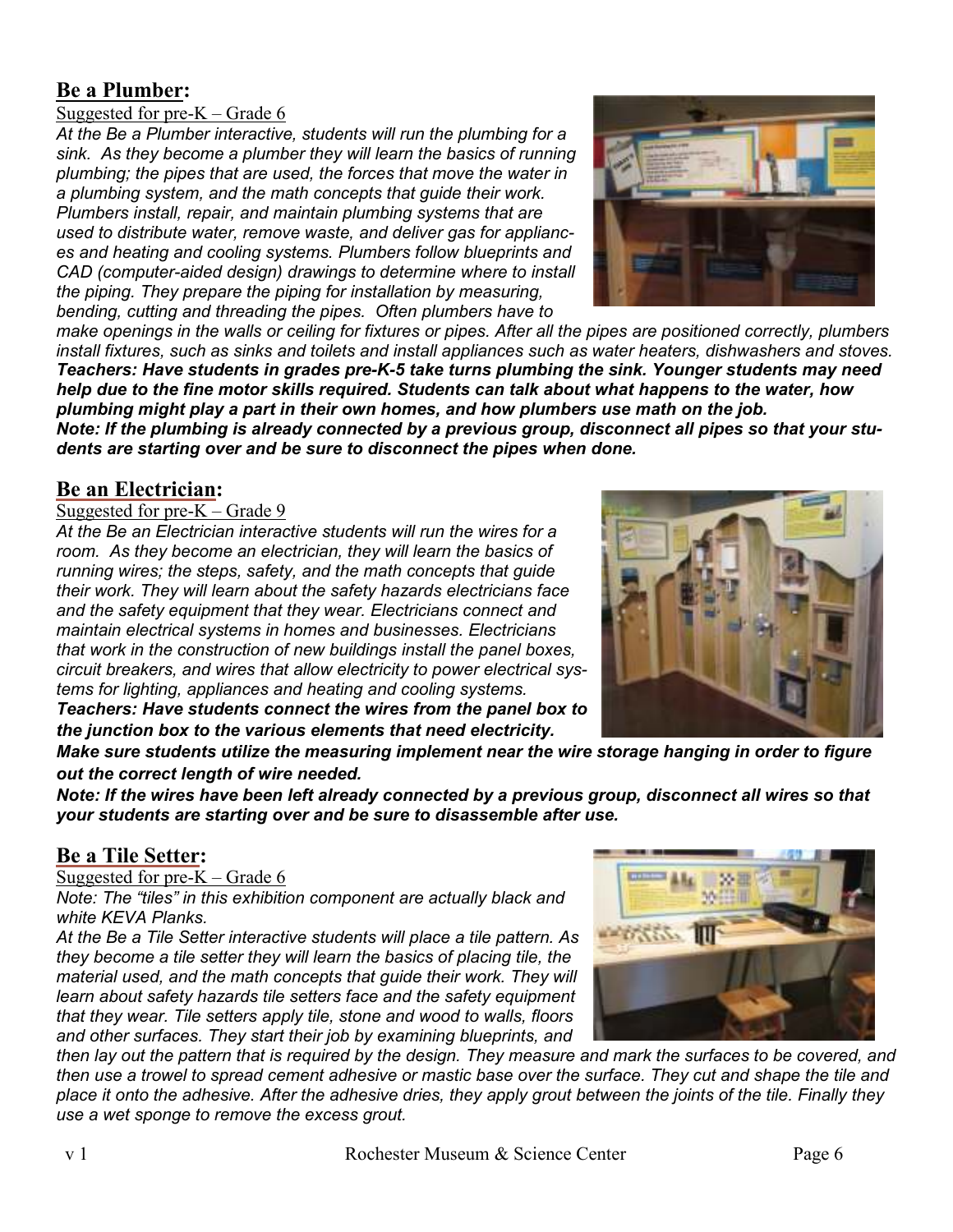*Teachers: Students can be engaged in differentiated levels with the black and white KEVA blocks, either to make their own patterns, copy existing patterns, and complete unfinished patterns. Note: If the tiles have been left arranged in patterns by a previous group, place the tiles back in the buckets. Be sure to disassemble the patterns after use.* 

## **Be a Crane Operator:**

### Suggested for  $pre-K - Grade 3$

*Crane operators move heavy material around a construction site. They begin their day by inspecting and performing maintenance to the crane. They review the daily delivery schedule and loading instructions for the material to be moved. Once seated in the cab, they inspect and test all controls, instruments and gauges. They lift and move the load using joysticks, levers and pedals. Crane operators constantly inspect their work area for obstacles and communicate with others on the construction site effectively.* 

*Teachers: Have students work together as teams with students doing the "Be a Brick Layer" activity to load and move the bricks from the pile to the brick layers' site (the white house) with the crane. Additionally, have students talk about how crane operation can be made safe. What should crane operators wear to keep themselves protected? What can construction workers on the ground do to keep themselves safe?* 



## **Be a Bricklayer:**

#### Suggested for pre-K – Grade 3

*A bricklayer, or mason, builds structures, such as walls and walkways using bricks, concrete blocks or natural stones. Bricklayers follow detailed blueprints and must make precise measurements to create a structure. First the bricklayers place the corners of a structure using a level. Next they run a nylon line between the corners to make sure that the bricks are laid straight as they lay the courses. After the first layer of bricks are laid, they spread a bed of mortar with a trowel and then press the next layer of bricks into place. Bricklayers often have to cut bricks for corners, and for window and door openings.* 

*Teachers: Guide students through laying bricks along the side of the building. Ask how many bricks it takes to go around the entire bottom of the house, introducing the concept of perimeter. Have students count how many large (rectangular-faced) bricks and small (square-faced) bricks are needed to cover one* 



*side of the house, introducing the concept of area. Can one side be covered evenly by only using the larger bricks? Have students reproduce the pattern shown on the front of the building. Note: If the bricks are already on the building when you arrive, remove them to a pile so that students can start fresh. Have students put them back in a pile when done.*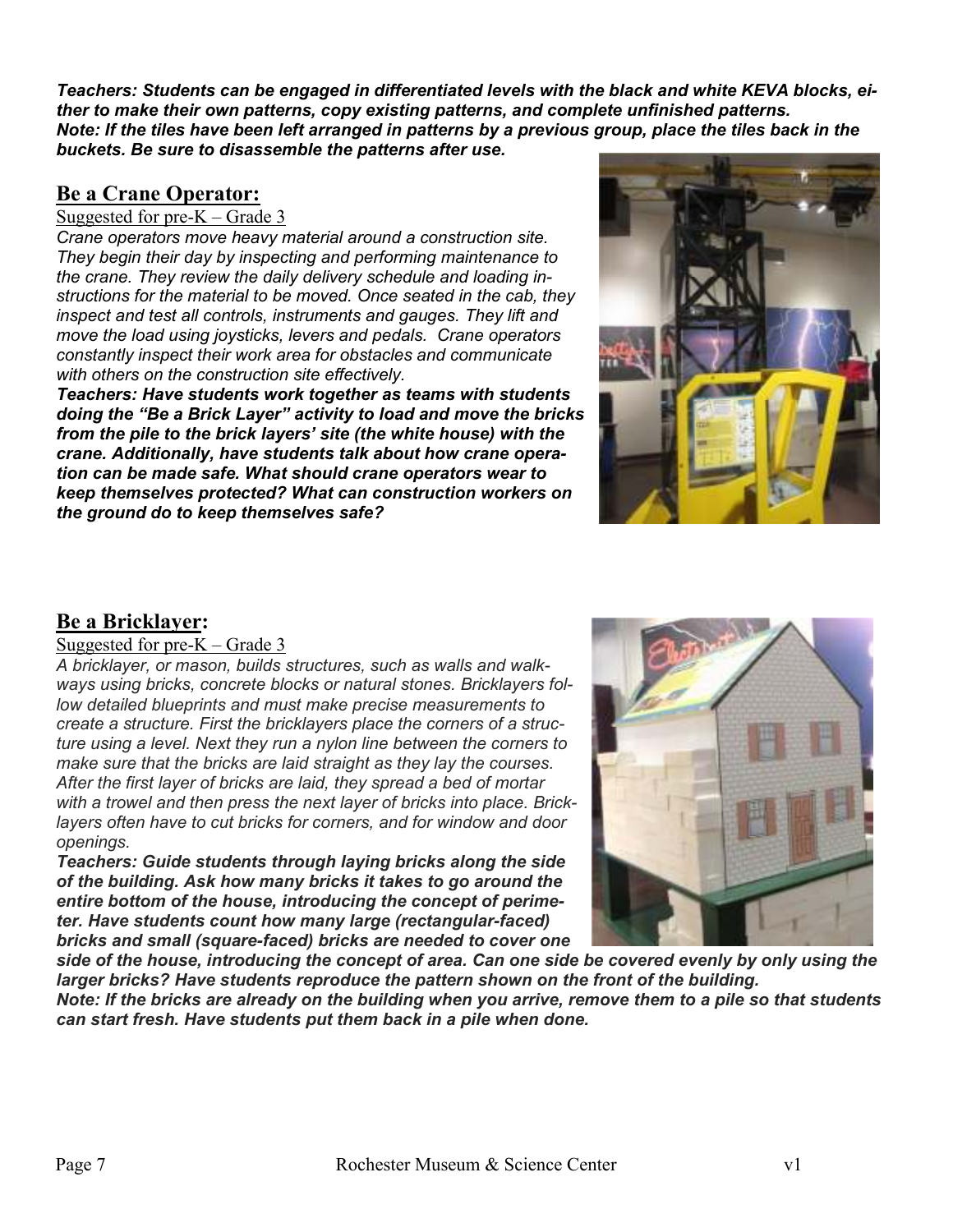## **Sustainability & Technology:**

Suggested for Grades 3 – 12

*Students will be able to learn more about the Golisano Institute of Sustainability (GIS) building at RIT and sustainability as they view a 3D model with a green roof. They will discover the cutting edge technology used at GIS by watching a video embedded in the model.* 

*The Sustainability Institute Hall, home of the Golisano Institute for Sustainability (GIS), an 84,000 square foot building, opened at RIT in 2013.The building is designed to be a "Living Lab" where students and researchers learn about sustainability from the cutting edge technology that is housed there. It is one of the greenest buildings in the world, and was designed to exceed the highest standards recognized by Leadership in Energy and Environmental Design (LEED).* 

*Teachers: Watch the video provided with your students and discuss what "sustainability" is and how it has changed construction work. Alternatively this video is also available on-line for use in the classroom.* 

## **Building Time-Lapse & Construction Worker Stories:**

Suggested for Grades 3 – 10

*The Construction "trailer" houses a large monitor displaying a time-lapse video of the Sustainability Institute Hall building being constructed from ground breaking to completion. Students will be able to learn about careers in the construction field as they hear segments of interviews from the people who designed and built the building.* 

*There are many people involved in the planning, designing and construction of a building. Architects, bricklayers, carpenters, engineers, heavy equipment operators, ironworkers, and plumbers are just a few of the many careers represented in the field of construction. These people work together to ensure buildings are constructed safely, economically, and on time for their clients. Construction workers take great pride in their work.* 

*Teachers: This exhibit is best seen online to promote discussion with the class as a pre- or post-visit activity.* 

## **Construction Careers Kiosk:**

## Suggested for Grades  $6 - 12$

*The construction industry shapes our lives. Construction workers are responsible for building our roads, schools, industrial buildings, sports complexes and our homes. This exciting field of work is projected to have many opportunities for those interested in pursuing a career. The number of jobs for construction workers will grow 21 percent by 2020 according to U.S. Bureau of Labor Statistics.* 

*There are several paths to becoming a construction worker. Many construction workers show interest in building things at a young age. They play with Legos* 

*and other building sets, they enjoy puzzles and like helping on projects around the house with adult supervision. Students who are interested in becoming construction workers should take technology, math and science classes. Trade schools offer courses on the basics of construction work. Most construction specialties require a two to four year to apprenticeship. An apprenticeship is an extensive on the job-training program that allows the student to develop specialized skills in their field of work.* 

*Teachers: This section of the exhibit is also best viewed as an online (virtual) field trip. Discuss the education and training needed for each of these careers with your students.* 









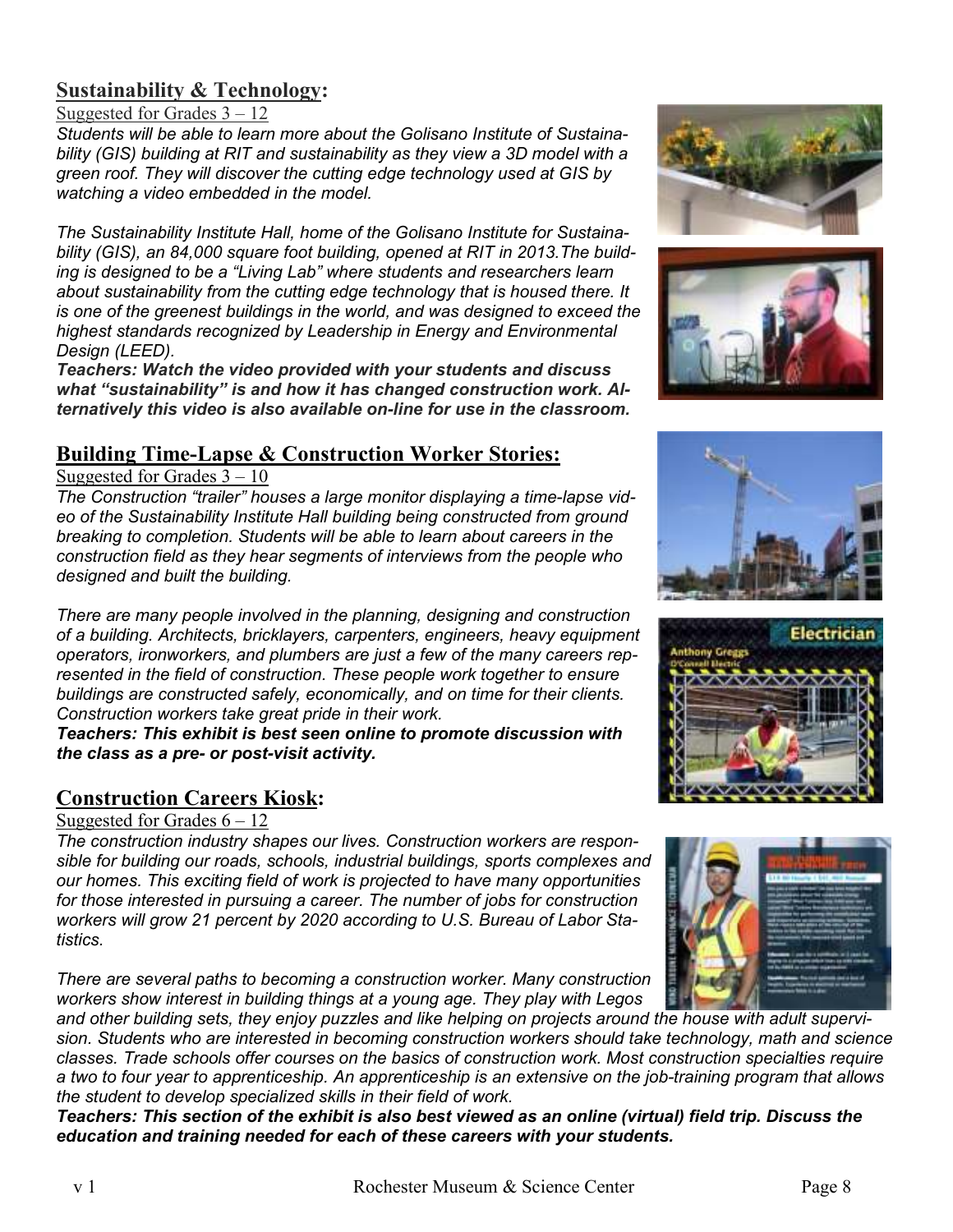# **Glossary** of Construction Terms

| Architect: Someone who designs large construction<br>projects, like buildings or bridges, as a career.         | <b>Blueprints:</b> A set of technical drawings that shows a<br>building plan for a construction site. |
|----------------------------------------------------------------------------------------------------------------|-------------------------------------------------------------------------------------------------------|
|                                                                                                                |                                                                                                       |
| Bricklayer: Someone who lays bricks in construction.                                                           | Career: A job or profession, especially one that a per-                                               |
| A bricklayer, or mason, builds structures, such as                                                             | son would train for. Construction careers often involve                                               |
| walls and walkways using bricks, concrete blocks or<br>natural stones.                                         | an apprenticeship with a master in their chosen field.                                                |
|                                                                                                                |                                                                                                       |
| Carpenter: Someone who builds or repairs wooden                                                                | Electrician: Someone who installs, operates, main-                                                    |
| structures, such as houses, scaffolds or shelving.                                                             | tains, or repairs electric devices or electrical wiring.                                              |
|                                                                                                                |                                                                                                       |
| <b>Energy Efficient:</b> Using less energy (input) to pro-                                                     | <b>Engineer:</b> An Engineer uses scientific knowledge to                                             |
| vide the same level of performance for products and                                                            | invent and make things. Besides machines, they design                                                 |
| services (output). For example, a compact fluorescent                                                          | roads, bridges and buildings.                                                                         |
| bulb uses 80% less energy than an incandescent bulb<br>to produce the same amount of light.                    |                                                                                                       |
| Foreman: The person in charge of a group of workers.                                                           | Green Roof: The roof of a building that is partially or                                               |
| The foreman on a construction site is the boss.                                                                | completely covered with vegetation and a growing                                                      |
|                                                                                                                | medium, planted over a waterproofing membrane. It                                                     |
|                                                                                                                | may also include additional layers such as a root barri-                                              |
|                                                                                                                | er and drainage and irrigation systems.                                                               |
| Materials: Supplies used in a construction project and                                                         | Plumber: Someone who installs repairs, and main-                                                      |
| incorporated in the final building or structure. Wood,                                                         | tains plumbing systems that are used to distribute wa-                                                |
| metal, electrical wire, concrete, steel, glass and plumb-                                                      | ter, remove waste, and deliver gas for appliances and                                                 |
| ing pipes are all examples of materials.                                                                       | heating and cooling systems                                                                           |
| Safety: Avoiding danger, injury or loss. For example,                                                          | Sustainability: The quality of not being harmful to                                                   |
| construction workers wear hardhats, boots, harnesses,<br>goggles, and gloves, depending on the hazards associ- | the environment or depleting natural resources.                                                       |
| ated with job.                                                                                                 |                                                                                                       |
|                                                                                                                |                                                                                                       |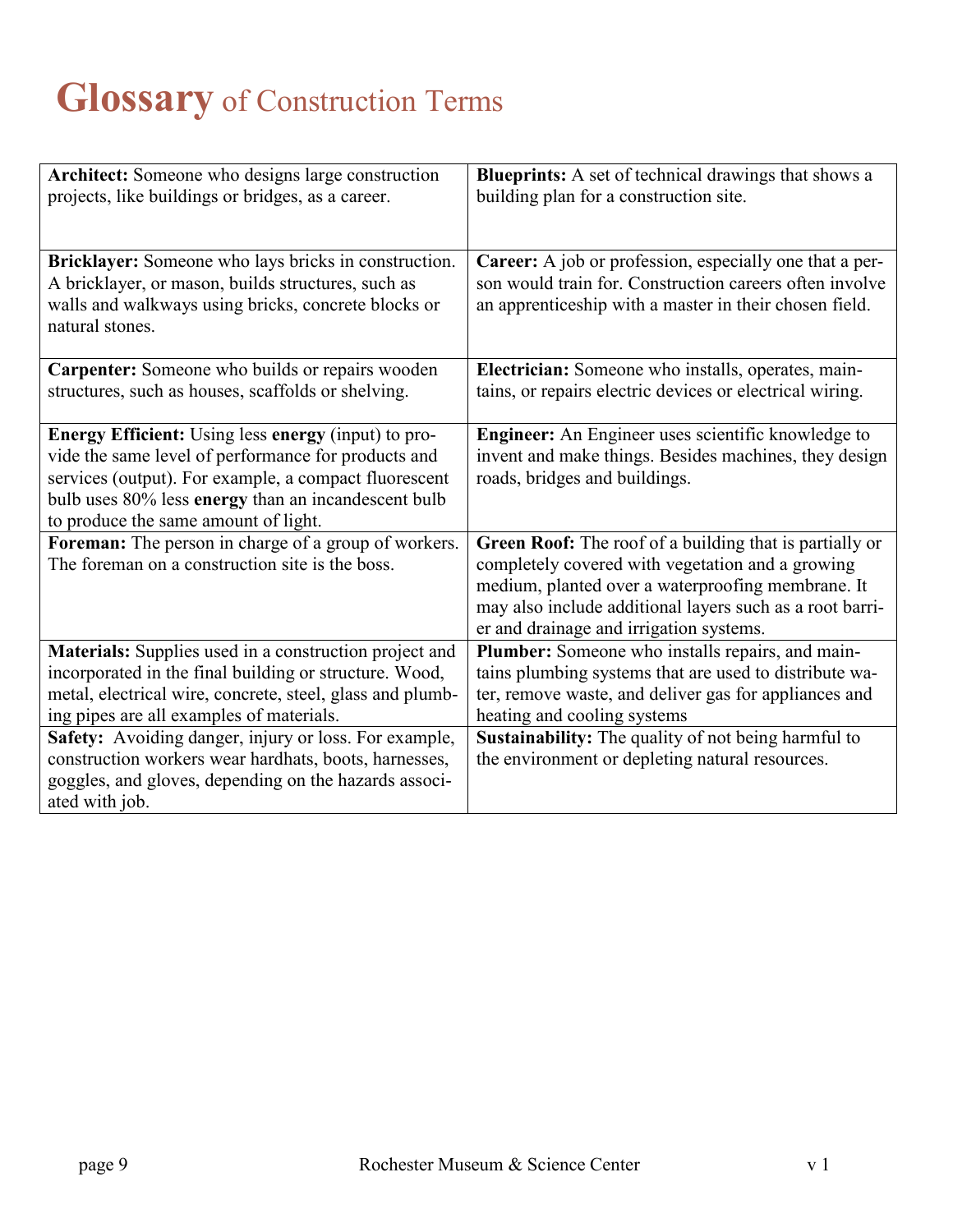# **Resources**

## On-Line

Best Practices: Green Architecture Project in 3rd Grade: https://www.youtube.com/watch? v=43rK2xnhgJM In this video, 3rd grade students participate in a green architecture project to redesign their school.

Top 10 Free Lesson Plans and Activities: Architecture Categories: http://architecture.about.com/ od/teachersaids/tp/lessonplans.htm Upper elementary through high school.

Construction Center for Excellence: http://www.constructioncenterofexcellence.com/edu cator/pre-school-to-elementary-age/ An excellent resource for fun websites for little builders, ages pre-K through Elementary. pre-K-5

Construction Math Toolbox: http://www. constructioncenterofexcellence.com/educator/ construction-math-toolbox/. Combines fun, industry-required math lessons with supplemental academic and career guidance information. It was developed by the Construction Center for Excellence with numerous state and local partners for the Transition Math Project. Grades 8– 10.

Web site of the Golisano Institute for Sustainability (GIS): http://www.rit.edu/gis/. Information about sustainability and the cutting-edge technology used in the construction of the GIS building. Geared towards middle school and high school teachers and counselors.

RIT: A Leader in Sustainability: http://www.rit.edu/ showcase/index.php?id=203. Video discussing the Golisano Institute for Sustainability (GIS) building and programs. Geared towards middle school and high school students, teachers and counselors.

Careers in Construction: https://www.agcnys.org/ programs/careers-in-construction, an excellent site from the Associated General Contractors New York State, LLS, middle school, high school. Geared towards teachers and counselors.

SkillsUSA: http://skillsusa.org/about/ A partnership of students, teachers and industry members to en-

sure America has a skilled workforce, SkillsUSA helps each student excel. Geared towards middle and high school teachers and counselors.

Build Your Future: http://byf.org/, Guiding America's youth toward advanced education and training in construction careers. Geared towards middle school and high school students. Student friendly.

New York State Construction Career Days: http://www.constructioncareerdays.org/ Geared towards middle school and high school students, teachers and counselors.

Rochester Careers in Construction Inc.: http://www. uniconrochester.com/do.cfm?section=future  $&ID=23$ , works to promote careers in the construction trades. Geared towards middle school and high

school teachers and counselors.

Projected Employment Forecast: http://www. rcsdk12.org/domain/8696, for jobs in the construction, from the Robert Brown School of Construction and Design. Geared towards middle school and high school students, teachers and counselors.

Parents Worry Schools Overlook Girls Who Aren't College-Bound: http://www.npr.org/2013/12/11/ 249975051/parents-worry-schools-overlook-girlswho-arent-college-bound, video by Claudio Sanchez, NPR News, December 11, 2013. Geared towards middle school and high school students, teachers and counselors.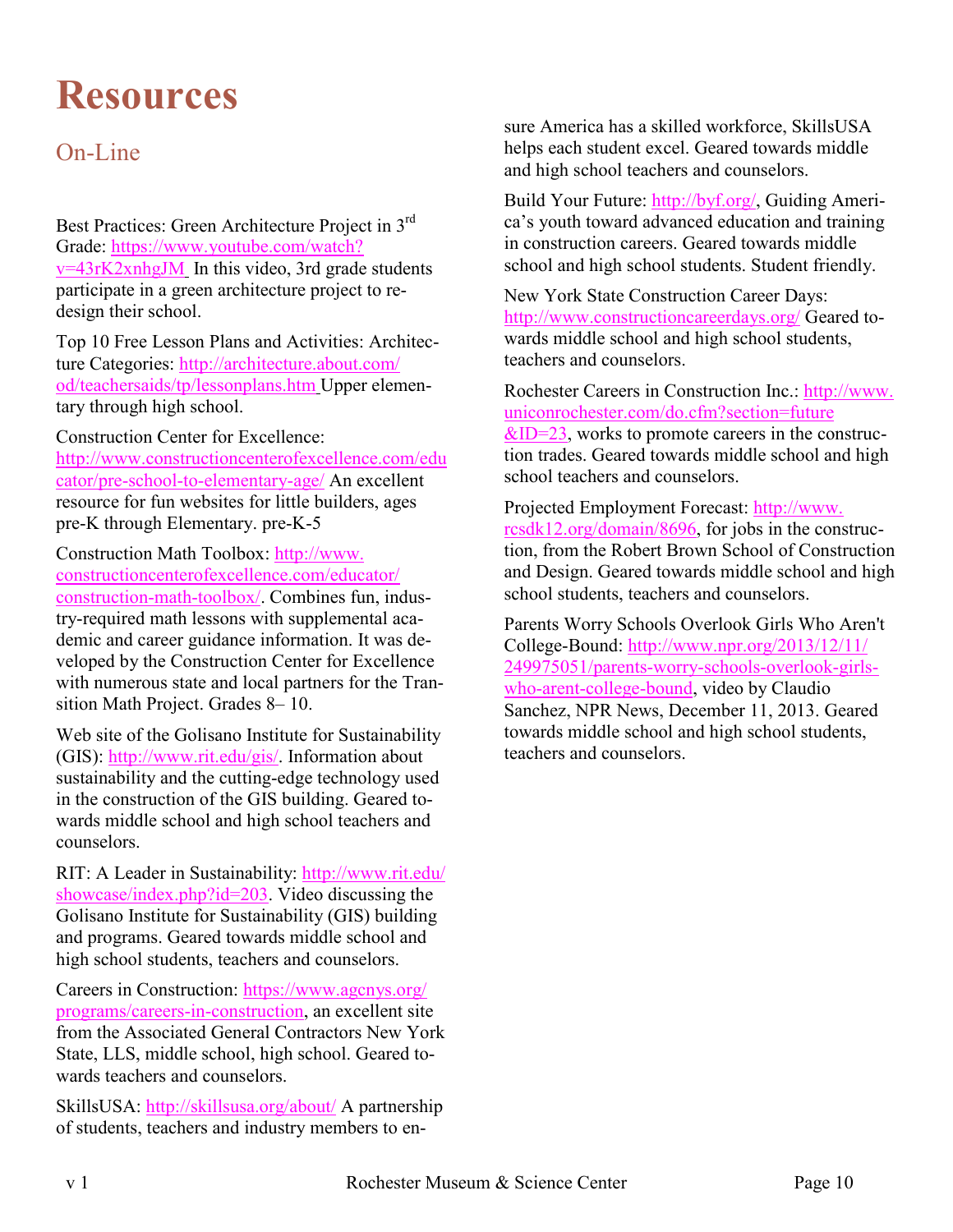## Jobs in Construction

*The Construction Crew* by Lynn Meltzer, Carrie Eko-Burgess Fiction, The construction gang is tearing down an old building and laying the foundation for a new home. Workers use all kinds of trucks and tools to get the job done. And just in time for a family to move in. Grades pre-K-2

*I Want to Be an Engineer* by Maze Productions, 1997. Nonfiction. How to become an engineer and what engineering jobs are like. Grades 4-5

*Steel Beams & Iron Men* by Mike Cherry, 1980. Nonfiction. An ironworker describes his work. Grades 4-5 (advanced)

## Buildings and Architecture

*The Art of Construction: Projects and Principles for Beginning Engineers and Architects* by Mario Salvadori, 1990. Nonfiction. Explains how certain structures are built and gives ideas for building models at home. Upper grades and adults.

*Skywalkers: Mohawk Ironworkers Build the City* by David Weitzman, 2010. Nonfiction. Narrative text and photographs examine Native American history and the development of structural engineering and architecture, focusing on Mohawk ironworkers. Upper grades and adults.

*Me and Momma and Big John* by Mara Rockliff, 2012. Fiction. Little John is proud of his mother's work as a stonecutter for a cathedral called "Big John," but struggles to understand the importance of spending so much time on one stone that no one will know Momma cut. K-Grade 2

*Iggy Peck, Architect* by Andrea Beaty, 2007. Fiction. Ever since he was a baby, Iggy Peck has built towers, bridges, and buildings. This comes in handy when his second grade class is stranded on an island during a picnic. Grades 2-3

## Construction Vehicles and Tools

*Goodnight, Goodnight, Construction Site* by Sherri Duskey Rinker Fiction. The #1 New York Times bestseller. As the sun sets behind the big construction site, all the hardworking trucks get ready to say goodnight. One by one, Crane Truck, Cement Mixer, Dump Truck, Bulldozer, and Excavator finish their work and lie down to rest—so they'll be ready for another day of rough and tough construction play. Grades pre-K and up

*B is for Bulldozer* by June Sobel, Melissa Iwai Nonfiction. Get ready for a ride through the alphabet at a busy construction site. There's a big yellow Bulldozer, a tall shiny Crane, a rusty red Dump truck- and the construction crew is hard at work. But what are they building? Ages  $4 - 8$ 

*Big Machines* by Karen Wallace, 2000. Nonfiction. A crane, bulldozer, dump truck, and other construction machines work together to build a new park. Also available in Spanish. K-Grade 1

*Cool Construction Vehicles* by Kelley MacAulay, 2007. Nonfiction. Description of a variety of construction equipment. Also available in Spanish. Grades 2-3

*Power Machines* by Ken Robbins, 1993. Nonfiction. Illustrates what various power machines do with hand-colored photos. Grades 4-5

*B is For Bulldozer* by June Sobel, 2003. Fiction. Children see builders construct a rollercoaster over the course of a year using tools and materials that begin with each letter of the alphabet. K